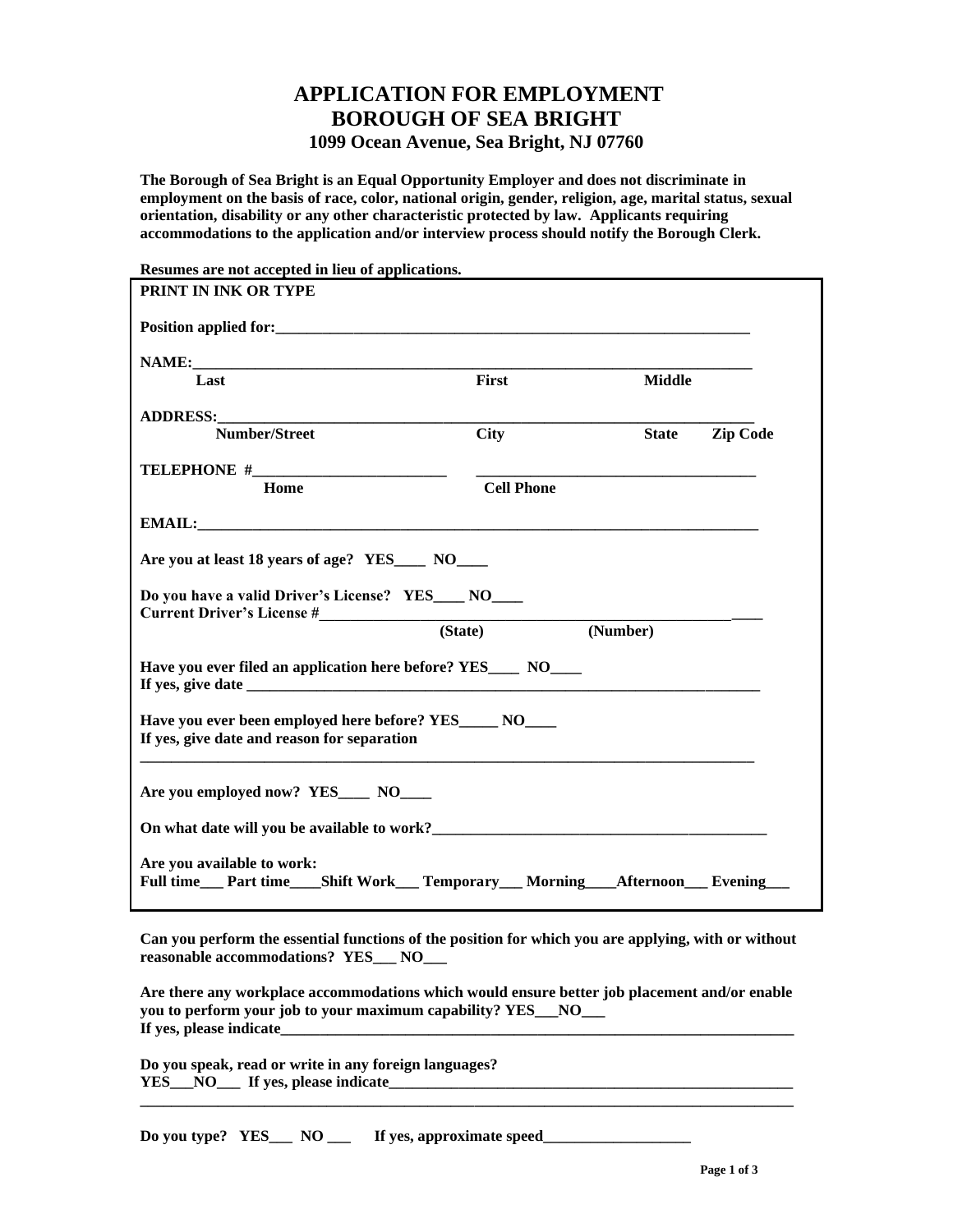| UNITED STATES MILITARY                                                                                                                                                                                                                                                                                                                                                                                                                                        |        |
|---------------------------------------------------------------------------------------------------------------------------------------------------------------------------------------------------------------------------------------------------------------------------------------------------------------------------------------------------------------------------------------------------------------------------------------------------------------|--------|
| Have you Served? YES____ NO___                                                                                                                                                                                                                                                                                                                                                                                                                                |        |
| If yes, please complete the following:                                                                                                                                                                                                                                                                                                                                                                                                                        |        |
|                                                                                                                                                                                                                                                                                                                                                                                                                                                               |        |
| $\begin{tabular}{ c c c c } \hline \multicolumn{3}{ c }{\textbf{To}} & \multicolumn{3}{ c }{\textbf{To}}\\ \hline \multicolumn{3}{ c }{\textbf{To}} & \multicolumn{3}{ c }{\textbf{To}}\\ \hline \multicolumn{3}{ c }{\textbf{To}} & \multicolumn{3}{ c }{\textbf{To}}\\ \hline \multicolumn{3}{ c }{\textbf{To}} & \multicolumn{3}{ c }{\textbf{To}}\\ \hline \multicolumn{3}{ c }{\textbf{To}} & \multicolumn{3}{ c }{\textbf{To}}\\ \hline \multicolumn{3$ |        |
|                                                                                                                                                                                                                                                                                                                                                                                                                                                               |        |
|                                                                                                                                                                                                                                                                                                                                                                                                                                                               |        |
| Are you a U.S. veteran?                                                                                                                                                                                                                                                                                                                                                                                                                                       | YES NO |
| Are you the surviving spouse of a U.S. Veteran?                                                                                                                                                                                                                                                                                                                                                                                                               | YES NO |
| Are you currently authorized to work in the U.S.?                                                                                                                                                                                                                                                                                                                                                                                                             | YES    |
| NO                                                                                                                                                                                                                                                                                                                                                                                                                                                            |        |
| (Legal Proof of authorization to work in the U.S. is required if offered employment)                                                                                                                                                                                                                                                                                                                                                                          |        |
|                                                                                                                                                                                                                                                                                                                                                                                                                                                               |        |

| (Indicate School Names, Degree Received)                   | <b>EDUCATION</b>                                                                               |              |
|------------------------------------------------------------|------------------------------------------------------------------------------------------------|--------------|
| <b>High School</b>                                         | College                                                                                        | <b>Other</b> |
|                                                            |                                                                                                |              |
|                                                            |                                                                                                |              |
|                                                            | Describe any specialized training, apprenticeships, skills and extracurricular activities:     |              |
|                                                            |                                                                                                |              |
|                                                            | Give any additional information you feel may be helpful to us in considering your application: |              |
|                                                            |                                                                                                |              |
| Are you related to anyone in our employ? (past or present) |                                                                                                | $YES$ $NO$   |
|                                                            |                                                                                                |              |
| <b>REFERENCES (Not Relatives)</b>                          |                                                                                                |              |

| <b>Name</b> | <b>Address</b> | <b>Telephone</b> |
|-------------|----------------|------------------|
| <b>Name</b> | <b>Address</b> | <b>Telephone</b> |
| <b>Name</b> | <b>Address</b> | <b>Telephone</b> |